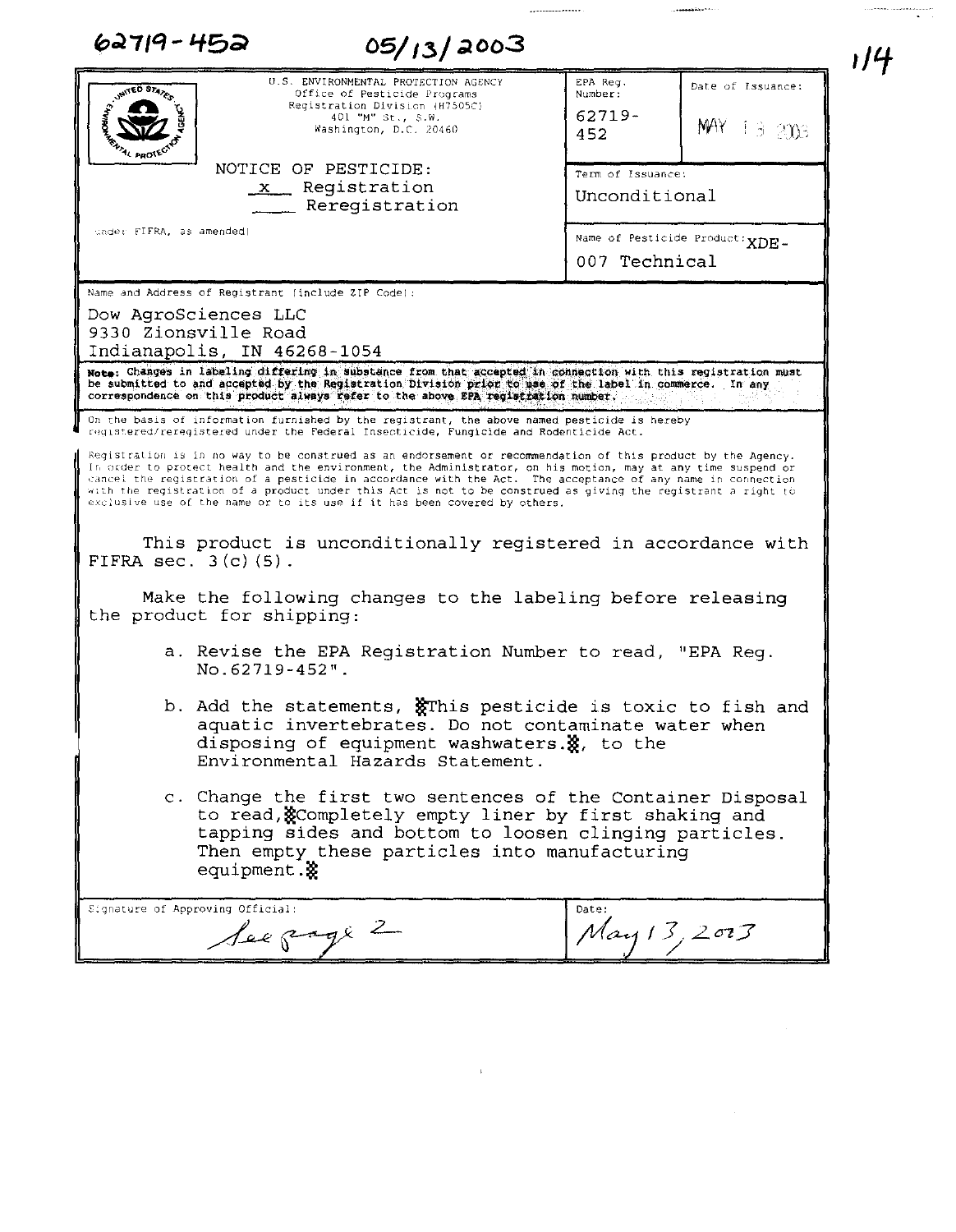page 2 EPA Reg. No. 62719-452

> d. Change the active ingredient percentage declaration to 98% in the Ingredients Statement. Adjust the percentage of inert ingredients accordingly.

Submit two (2) copies of the revised final printed label for the record.

If the final printed labeling is not received prior to shipping, the registration will be subject to cancellation in accordance with FIFRA sec. 6(e). Your release for shipment of the product constitutes acceptance of these requirements.

A stamped copy of the label is enclosed for your records.

Sincerely, reph 71 (on and

 $\sqrt{\frac{7}{2}}$  J. Johnson, Jr. Product Manager 10 Insecticide Branch Registration Divigion (7505C)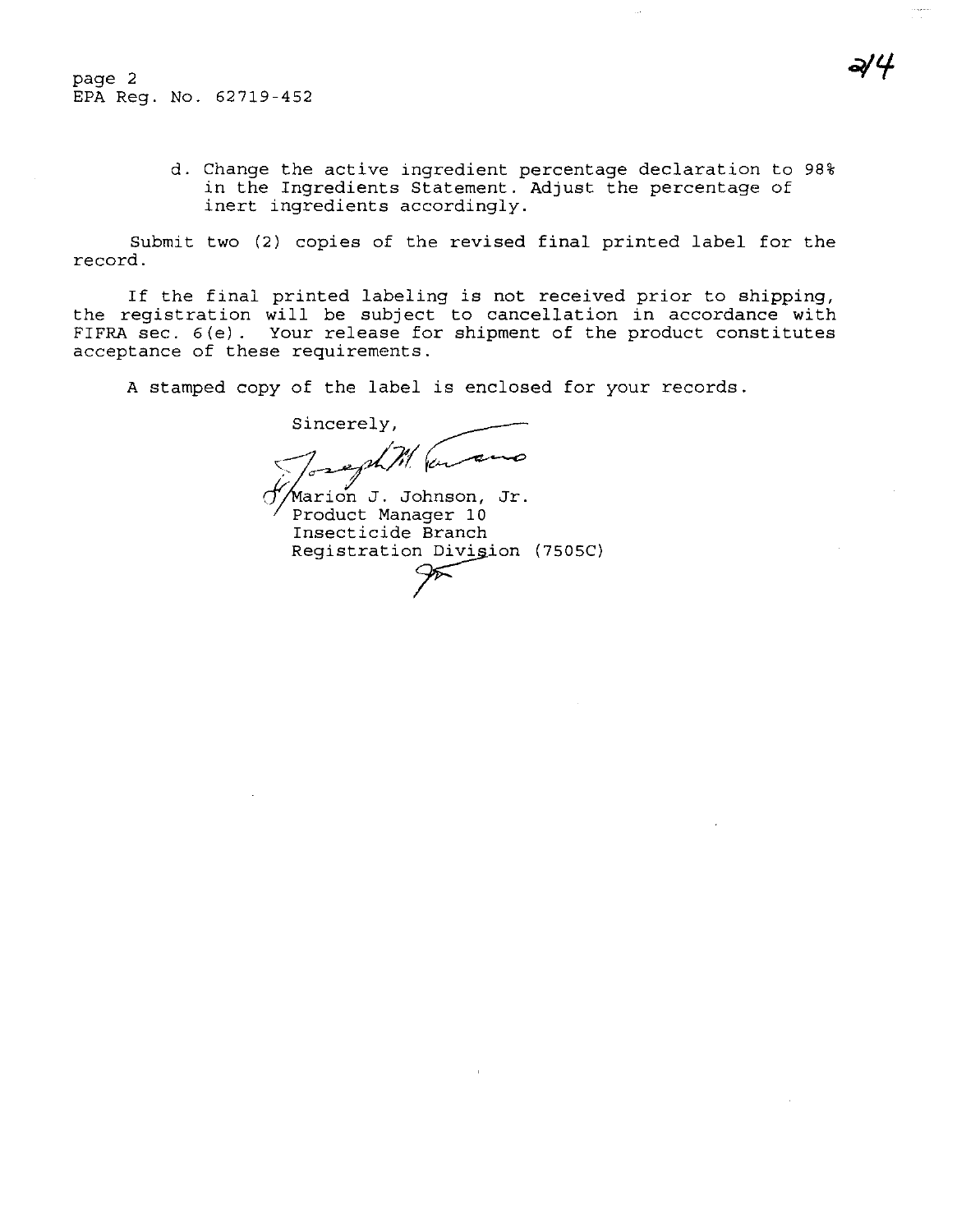(Container Label)

(Logo)Dow AgroSciences

# **XDE-007 Technical**

# **For Manufacturing Use**

**Active Ingredient:** 

| XDE-007: N {((3,5-dichloro-2-fluoro-4-(1,1,2,3,3,3-hexafluoropropoxy)phenyl) |  |
|------------------------------------------------------------------------------|--|
|                                                                              |  |
|                                                                              |  |
|                                                                              |  |

# **Precautionary Statements**

# **Hazards to Humans and Domestic Animals**

Causes Moderate Eye Irritation . Avoid Contact With Eyes Or Clothing

Wash thoroughly with soap and water after handling.

#### **First Aid**

If in eyes; Hold eye open and rinse slowly and gently with water for 15-20 minutes. Remove contact lenses, if present, after the first 5 minutes, the continue rinsing eye. Call a poison control center or doctor for treatment advice.

Have the product container or label with you when calling a poison control center or doctor, or going for treatment. You may also contact 1-800-992-5994 for emergency medical treatment information.

# **Environmental Hazards**

Do not discharge effluent containing this product into lakes, streams, ponds, estuaries, oceans, or other waters unless in accordance with the requirements of a National Pollutant Discharge Elmination System (NPDES) permit and the permitting authority has been notified in writing prior to discharge. Do not discharge efffluent containing this product to sewer systems without previously notifying the local sewage treatment plant authority. For guidance, contact your State Water Board or Regional Office of the EPA.

#### **Storage and Disposal**

Do not contaminate water, food or feed by storage or disposal.

Storage: Store in original container in secured dry storage area. Prevent cross-contamination with other pesticides and fertilizers. Do not store above 122°F for extended periods of time. If container is damaged or spill occurs, use product immediately or dispose of product as indicated below.

Pesticide Disposal: Wastes resulting from the use of this product may be disposed of according to use directions or at an approved waste disposal facility.

Container Disposal: Completely empty liner by shaking and tapping sides and bottom to loosen clinging particles. Empty residue into manufacturing equipment. Dispose of liner in a sanitary landfill or by incineration if allowed by state and local authorities. If container cannot be reused, dispose of in the same manner.

It is a violation of Federal law to use this product in a manner inconsistent with its labeling.

3/4

MAY  $1.3$  2003

Uader the Federal Insecticide, Fungicide, and Rodenticide Act, as amended, for the pesticide<br>registered under EPA Reg. No.<br> $62719 - 452$